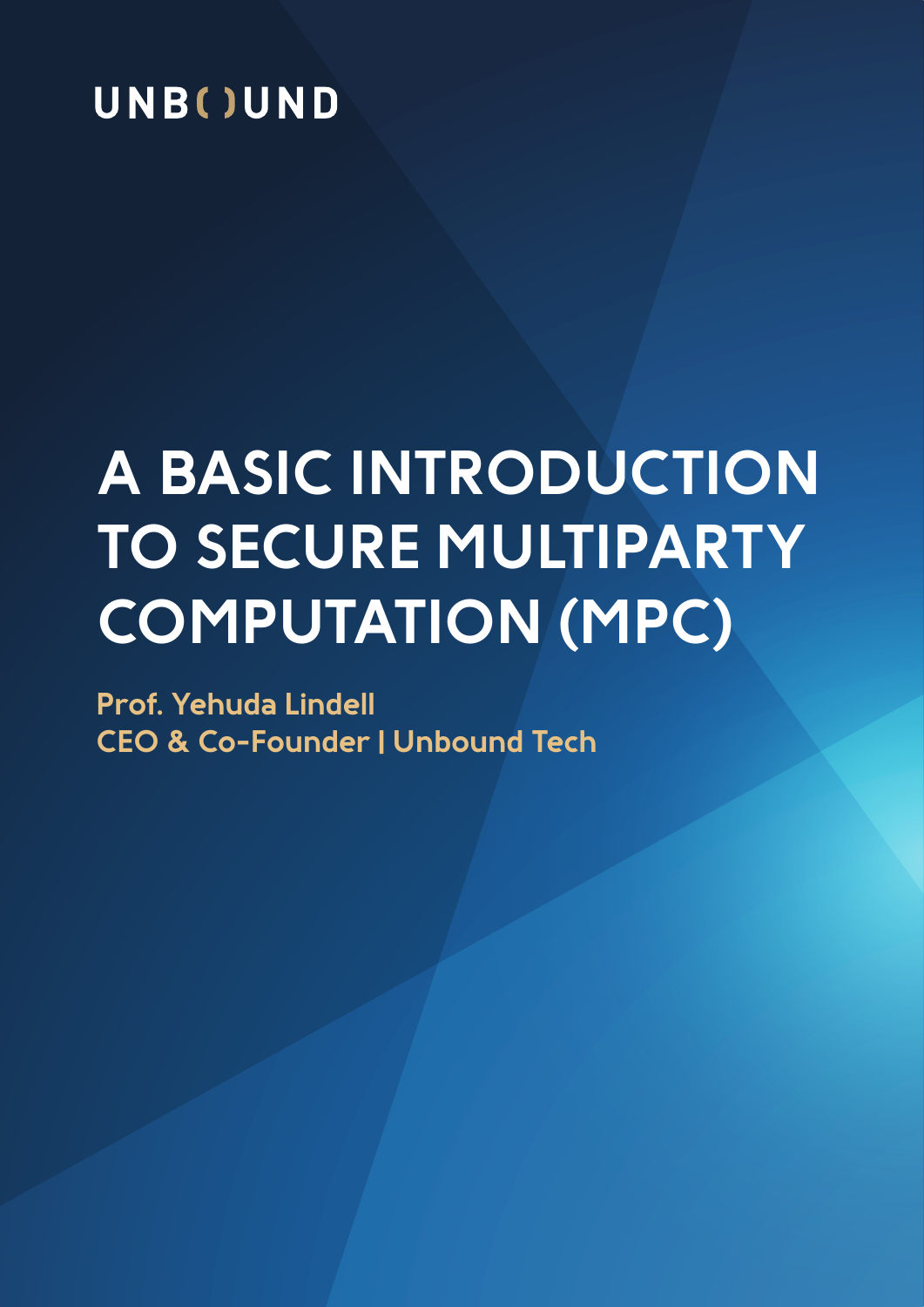### **The Data Economy, the Privacy Challenge and MPC**

Data has been called the modern oil, fueling our economic growth. Whether or not we agree with this statement, there is no doubt that the "monetization of data" is the primary business model of some of the largest global companies and is a high priority for many others.

In order to achieve this goal, it is necessary to gather large amounts of data. Furthermore, the utility of data is significantly enhanced by correlating multiple data sources. This results in severe privacy concerns since this places a great deal of sensitive information about individuals in the hands of corporations. Imagine if it were possible to utilize distinct data sources without ever bringing them together, with the guarantee that no raw data is revealed by the computation. This is the promise of secure multiparty computation, or MPC.

In this brief introduction we will describe what MPC is and what it can be used for. Among the many use cases of MPC, we will also show how it can be specifically used to solve the difficult problem of key management and protection in a virtual (software only) world.

## **What Is Multiparty Computation**

Consider two people who wish to compare their DNA in order to determine if they are related. There are powerful algorithms for carrying out this computation today. However, a standard computation would involve the parties sharing their DNA with each other or with a third party; needless to say, revealing one's DNA can be very dangerous (e.g., it could contain genetic dispositions that insurance companies will then use to deny the person health insurance).

With the aid of MPC, these two people could compare their DNA without revealing it, and even if one of them behaved maliciously in an attempt to learn the other person's DNA.

Generally speaking, in the setting of secure multiparty computation (MPC), a set of distinct parties or devices wish to collaborate to carry out some computation on their private data. The challenge in this setting is that the parties do not trust each other – either because they fear that the other collaborating parties themselves are corrupted, or they fear that some of the other parties' networks and machines may have been breached.

As such, no party is willing to simply send its data to another party, because if that other party has been compromised then their private data will be lost. (It is one thing to trust that another party is not themselves corrupt, but a completely different thing to trust that no attacker can breach their network. For example, consider a situation of two parties: a major cloud service provider and its customer. The customer is unlikely to be concerned that the cloud provider itself will behave maliciously to steal information about the customer from their cloud. However, attackers breaching the cloud provider's services will have access to a wealth of information, and the silent subpoena issue is one that cannot be ignored.)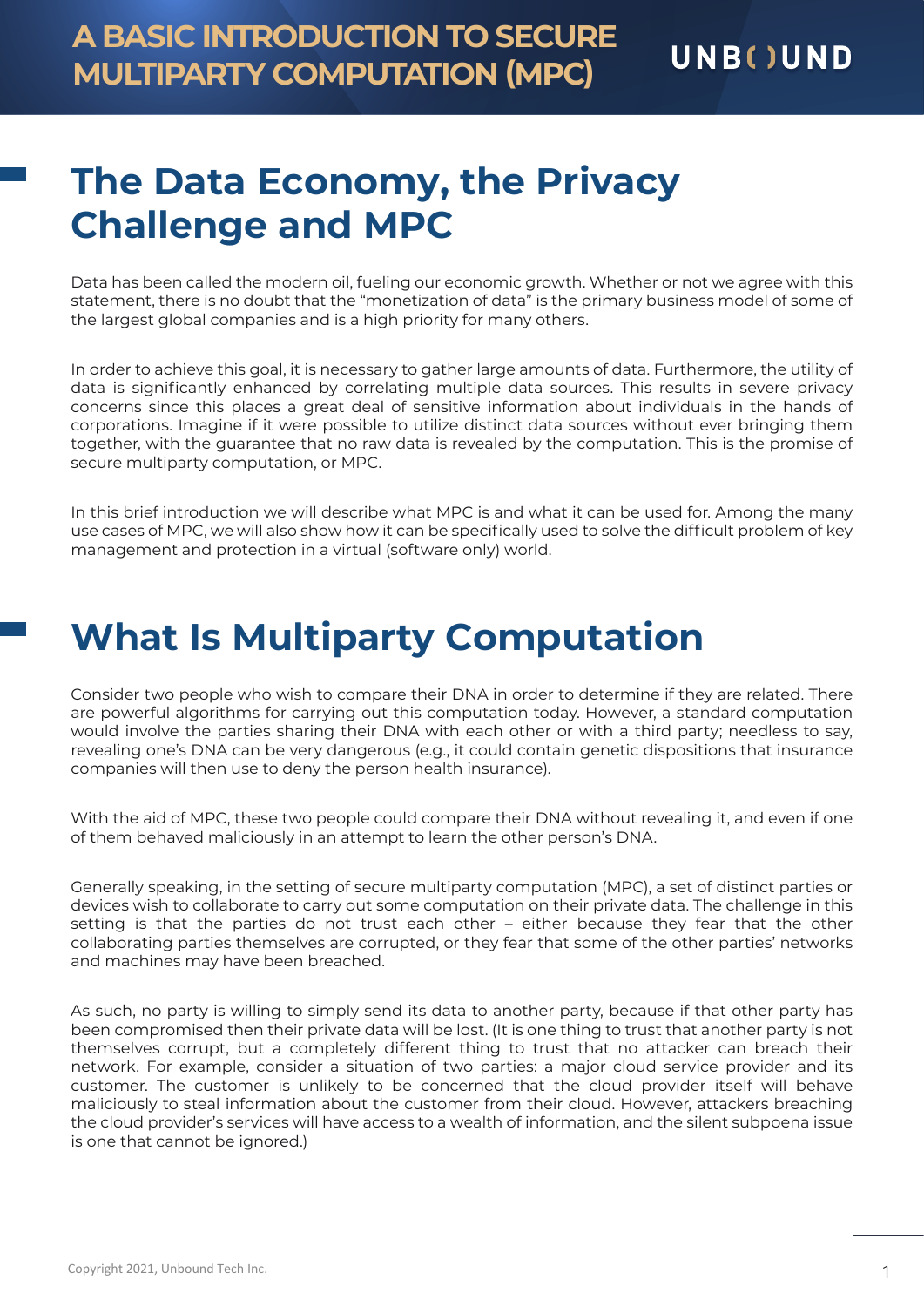Loosely speaking, an MPC protocol should guarantee the following security properties, even if some of the participating parties are corrupted and may attempt to cheat:

- **Input privacy:** No corrupt party or subset of corrupted parties should be able to derive any information about the private data belonging to the other parties (except for what is revealed by the result itself). In the example of DNA comparison, privacy would mean that the only information revealed is whether or not the two people are related.
- **Correctness:** No corrupt party or subset of corrupted parties should be able to cause any honest party to output an incorrect result. In the example of DNA comparison, correctness would mean that a party behaving maliciously cannot make the result be that the input DNA sequences are of related people, if they are not.

In order to further illustrate this, we consider another example of an auction being run in MPC. Then, input privacy would guarantee that only the winning bid is revealed, and correctness would guarantee that the highest bid is indeed the one that is chosen as the result.

MPC has a long history of research in the cryptographic academic community, starting in the mid to late 1980s. There have been literally thousands of papers published on the topic, from its theoretical foundations and all the way to how to construct practical MPC protocols that can be used in practice. Thus, MPC is a new technology in the sense that it has only recently begun to be used in real-world settings, but MPC is actually based on deep science developed over decades of intensive research.

### **Key Protection Using MPC**

One important application of secure multiparty computation is that it enables the use of cryptographic keys without ever having them in a single place, thereby eliminating the secret key as a single point of failure. In order to achieve this, it is possible to split the secret key into two or more pieces so that all pieces are needed in order to get any information about the key. Then, the different pieces are placed on different servers and devices, so that an attacker would have to breach them all in order to steal the key. By ensuring strong separation between these devices (e.g., different administrator credentials, environments, and so on), it is possible to achieve a very high level of key protection.

The above strategy of key splitting alone makes sense for preventing unauthorized access to key material at rest. However, if it is necessary to reconstruct the key on a single machine in order to use it, then an attacker could just wait for that to happen and then steal the key from the memory of that machine.

In order to prevent the aforementioned attack, MPC can be used to compute cryptographic operations with the keys, such as decryption or digital signing, while the keys are distributed among multiple devices. In particular, the privacy requirement of MPC guarantees that the pieces of the key are not revealed, even during the cryptographic computation that uses that key. Thus, even if an adversary has breached a subset of the machines, it cannot steal the key – even while it is in use.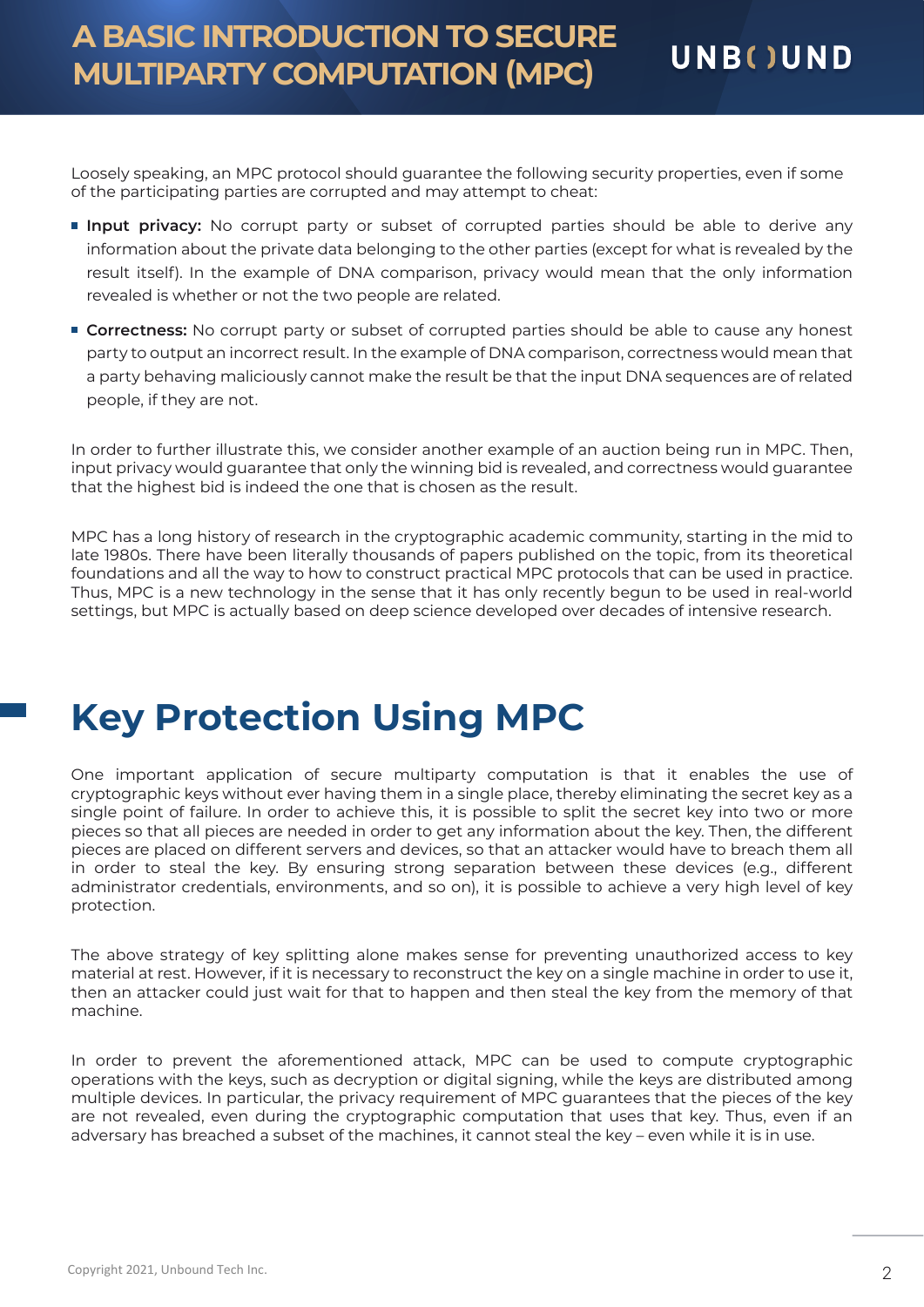#### **A BASIC INTRODUCTION TO SECURE MULTIPARTY COMPUTATION (MPC)**

#### **UNB()UND**

This is a powerful paradigm, enabling organizations to transition away from legacy key protection methods based on secure hardware to solutions that better suit today's virtualized software-only environments. Specifically, since MPC is just a protocol run between any two or more machines in order to obtain the result, it is possible to run it on standard hardware and in any environment, while maintaining strong and clear security guarantees.



This method can be used to efficiently protect all standard cryptographic keys and algorithms today, including RSA, Elliptic curve cryptography, and symmetric cryptography, for encryption/decryption, authentication and signing.

### **Encrypted Data in Use**

MPC can also be used to obtain a new paradigm of security: encryption of data while in use. We are all familiar with the two basic paradigms of encryption: data-at-rest and data-in-motion. However, encryption of data-in-use seems like an oxymoron: if data is encrypted, how is it possible to use it?

With secure multiparty computation this can be achieved. Consider the case that a user encrypts her data with a key that she holds, and then uploads the encrypted data to one cloud provider and the private decryption key to another cloud provider. Neither cloud provider can learn anything about the data, solving one of the big challenges of uploading highly confidential data to the cloud. Since the data is encrypted, it cannot be processed as is. However, using MPC, it is possible for the two cloud providers to run a joint protocol to process the data (e.g., search for keywords) without ever decrypting it.

This is a very powerful paradigm, and one that reduces the risk of exporting data to the cloud. We stress, however, that this type of MPC computation can be computationally intensive, and so the specific application needs to be examined.